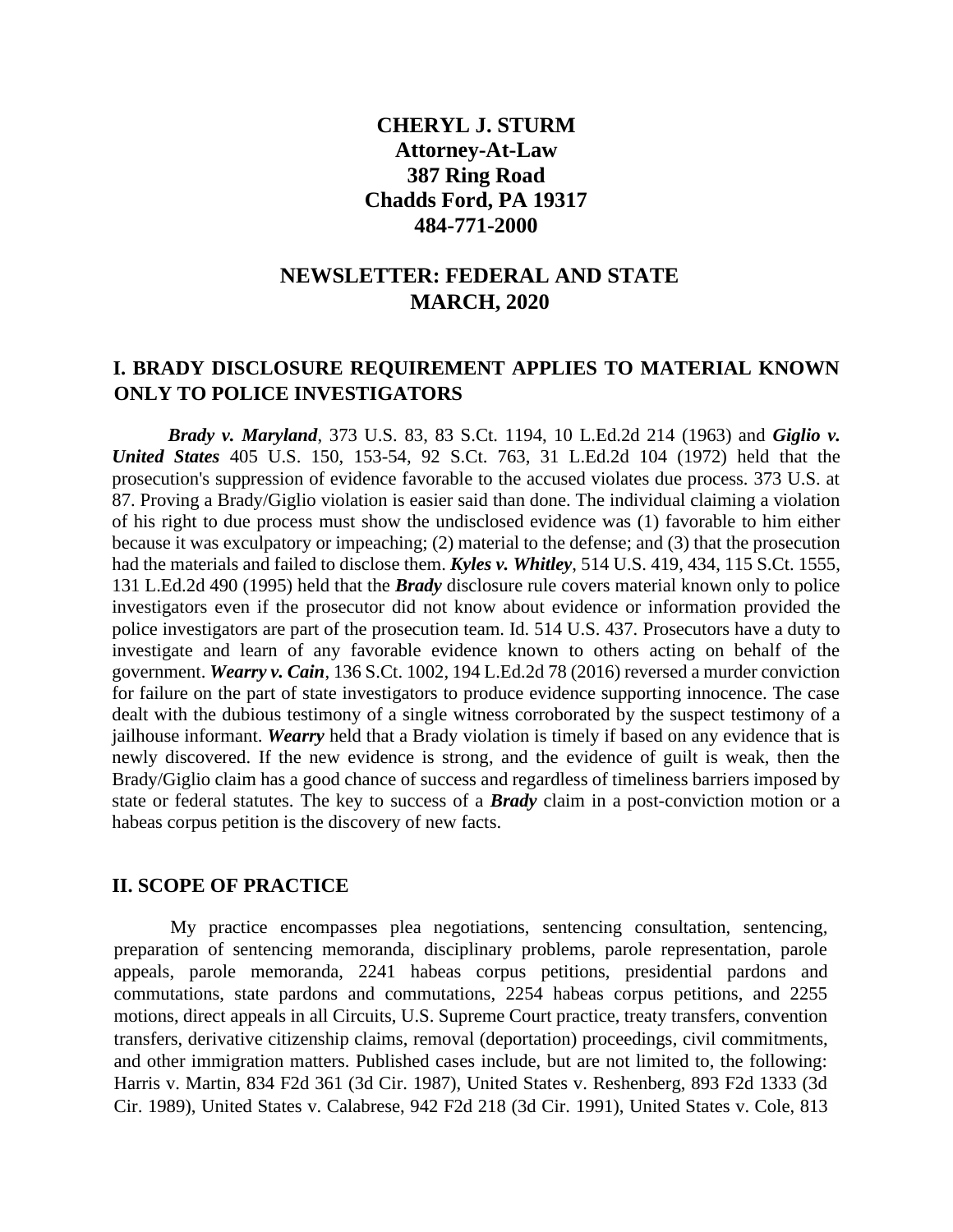F2d 43 (3d Cir. 1987), United States v. Day, 969 F2d 39 (3d Cir. 1992), Farese v. Luther, 953 F2d 49 (3d Cir. 1992), Schiano v. Luther, 954 F2d 910 (3d Cir. 1992), United States v. Mathews, 11 F3d 583 (6th Cir. 1993), United States v. Nanfro, 64 F3d 98 (2d Cir. 2005), United States v. Henson, 948 F.Supp. 431 (MDPA 1996), United States v. Miller, 849 F2d 896 (4th Cir. 1988), Phifer v. Warden, 53 F3d 859 (7th Cir. 1995), Prioleau v. United States, 828 F.Supp. 261 (SDNY 1993), United States v. Tiller, 91 F3d 127 (3d Cir. 1996), United States v. Amerman, [2255 granted, sentence reduced) (EDPA 92-498-02) affirmed 14 F3d 49 (2000); United States v. Eyer, 113 F3d 470 (3d Cir. 1997); United States v. Fields, 113 F3d 313 (2d Cir.1997); United States v. DePace, 120 F3d 233 (11th Cir. 1997); United States v. Derrick Williams, 158 F3d 736 (3d Cir. 1998), Paters v. United States, 159 F3d 1043 ( $7<sup>th</sup>$ Cir. 1998); United States v. Conhaim, 160 F3d 893 (2d Cir. 1998); United States v. DiPina, 178 F3d 68 (1st Cir. 1999), In re Weatherwax, CTA3 No. 99-3550 [Hazel-Atlas independent action is not a second or successive 2255 motion], Cullen v. United States, 194 F3d 401 (2d Cir. 1999), United States v. Almodovar, 100 F.Supp. 2d 301 (EDPA 2000, Ludwig, J.) Dabelko v. United States, 211 F3d 1268 (6th Cir. 2000); United States v. Carmichael, 216 F3d 224 (2d Cir. 2000); United States v. Williams, 247 F3d 353 (2d Cir. 2001); United States ex rel. Bryant v. Warden, 50 Fed. Appx. 13 (2d Cir. 2002), United States v. Peyton, 12 Fed. Appx. 145 (4th Cir. 2001); United States v. Smith, 348 F3d 545 (6th Cir. 2003); Blount v. United States, 330 F.Supp.2d 493 (EDPA 2004); Commonwealth v. Hanna, 964 A2d 923 (PA Super. 2009). Important unpublished cases include: United States v. Lopez, 93-246-01 (EDPA, Hutton, J, )[2255 granted]; United States v. Garcia-Cintron, 93CVl771 (EDPA, Gawthrop)[2255 granted, sentence reduced]; United States v. Fazekas, C.A. No. 94- 1542 [WDPA, Diamond C.J.][2255 motion granted, sentence reduced from 30 years to 10 years], Henry Jones v. United States, 2:90CV 4291 [DNJ, Sarokin, J. ][2255 motion granted for ineffective assistance, prisoner released]; Hearn v. United States, CA. 93-464 [WDVA], [misclassification of methamphetamine, sentence reduced from 180 months to 90 months], United States v. Richard H. Wilson, 90 CRIM 69-01, 91 CIV 3326 [EDPA, Gawthrop][2255 motion granted, actual innocence; immediate release], United States v. Gevares, 961 F.Supp. 192 (NDOH, ED 1996)[2255 granted; firearms sentence vacated; government motion to resentence denied], United States v. Cross, CTA6 No. 03-3562 (sentence vacated, and reduced on remand), United States vs. Alexander, C'TA3 No. 96-1696 [sentence reduced, and case remanded for hearing on distinction between cocaine base and crack cocaine], United States v. Kostrick, 103 F3d 114 (3d Cir. 1996)[848 vacated], United States v. Michaels, 2001 U.S. Dist. Lexis 191 15 (EDPA, Fullam, J.)[term of supervised release reduced], United States v. Williams, 146 Fed. Appx. 656 (2d Cir. 2002)[sentence vacated and reduced], United States v. R. Thomas, 273 Fed. Appx. 103 (2d Cir. 2008)[sentence vacated and reduced], United States v. Matos, 92 Cr 39-A (EDVA, Ellis, J. granted, sentence reduced], United States v. Diaz, Crim. No. 92-78-02 [EDPA] [sentence reduced for miscalculation of criminal history category], United States v. Eberly, 5 F3d 1491 (3d Cir. 1993)[2255 granted, sentence vacated], United States v. Forde, 92- 429-A [ED VA, Hilton] [2255 granted, life sentence vacated; sentence reduced]; United States v. Cruz-Pagan, 91-006 [EDPA, life sentence vacated; sentence reduced], United States v. Ostreicher, 91 cv 3576 [EDNY, Weinstein, J.] [2255 motion vacated, special parole term vacated]; United States v. S. Jones, 22 F3d 304 (3d Cir. 1994)[2255 granted, sentence vacated]; United States v. S. Jones, 47 F3d 1162 (3d Cir. 1995)[2255 granted, sentence vacated, sentence reduced]; United States ex rel. Maurice Roberts v. Warden, 93-CV-1064 [NDNY] [Probation Department's imposition of restrictions on employment violated due process], Darryl Pierce v.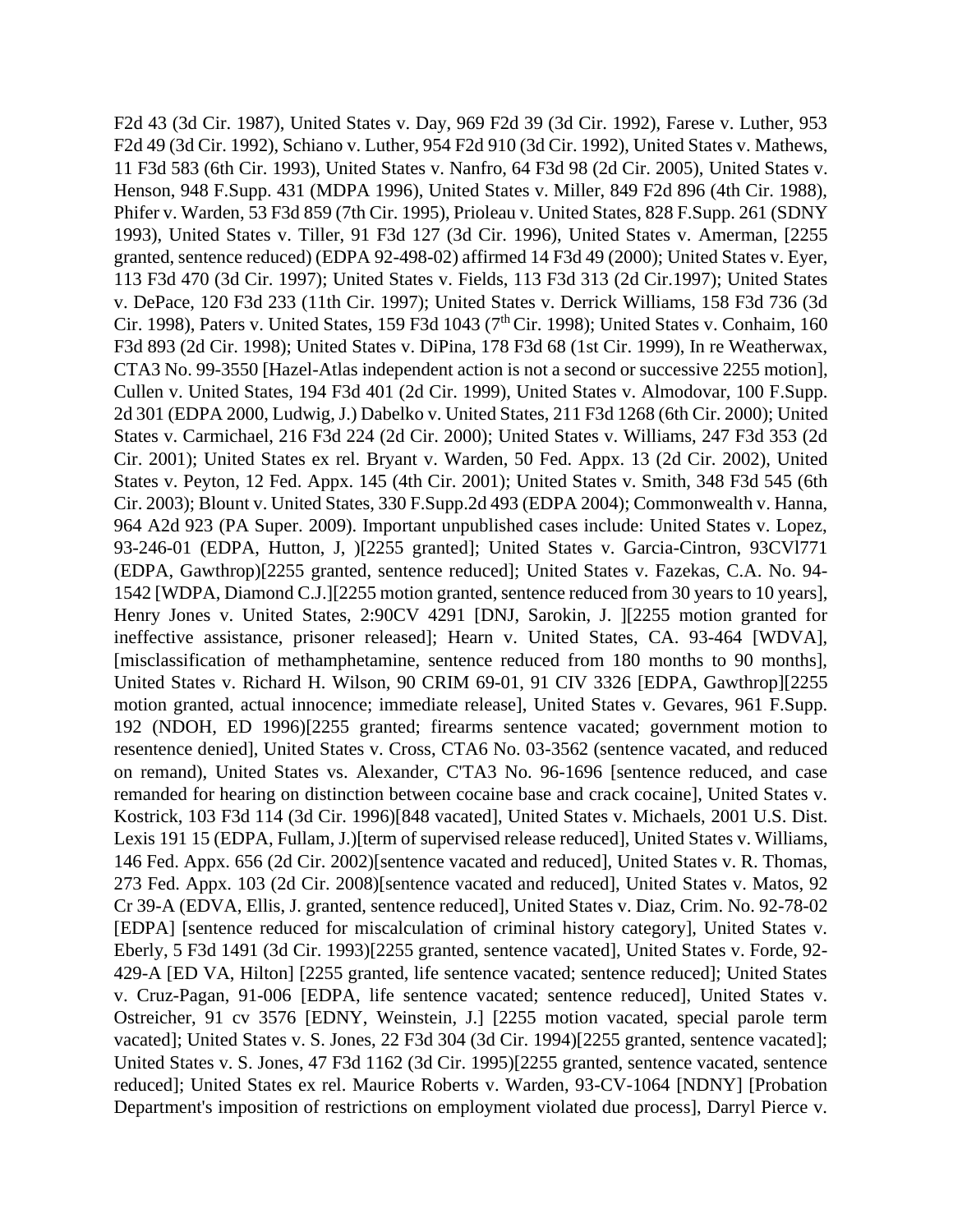United States, 89CR176 (MDPA, Rambo, J. )[2255 granted in part, sentence reduced], Baron v. United States, 97CV290 [DUT][2255 granted, sentence reduced and prisoner released]; Simpkins v. United States, 1999CR22 [NDWV, 2255 granted; failure to properly file 851 special information; sentence reduced]; United States v. Vernon, 92-340-01 [EDPA, Dalzell, J.] [2255 granted, restitution order vacated and modified]; United States v. Cora Love, 92-504-16 [EDPA, Giles, C.J., 2255 motion granted, sentence reduced]; United States v. Rosa, 90-38 [DNJ][2255 granted; sentence reduced]; United States v. Broadus, 91 CR209, 97CV965 [MDNC, Tilley, J.] [2255 granted in part, sentence reduced by 20 years]; United States v. Arevalo, 94CR702, 97 CV 946 [SDFLA, Moreno, J.] [2255 granted, sentence reduced]; United States v. H. Cruz, 93CR341 [SDFLA, Highsmith, J.] [2255 granted, sentence reduced]; Stocker v. Warden, 2004 U.S. Dist. Lexis 5395 [EDPA, Giles, C.J. Habeas corpus granted based on actual innocence, sentence vacated], Stovall v. Warden, 2005 U.S. Dist. Lexis 6758 (EDPA Diamond)[2254 habeas granted in part restoring right to appeal]; Pedretri v. United States, 1996 U.S. Dist. Lexis 6315 (NDNY, McAvoy C.J .)[2255 granted, sentence reduced]; United States v. Boggi, 1997 U.S. Dist. Lexis 14165 (EDPA 1997)[2255 granted, sentence reduced]; United States ex rel. Shriner v. Warden, 1:CV03-0481 (MDPA, Rambo, J.) [ [2241 habeas granted, sentence reduced], Commonwealth v. Keeman Copeland, [CP 9607-1215 1/3 Greenspan, J.] [PCRA granted based on ineffective assistance of trial and appellate counsel. Conviction for first degree murder vacated. Life sentence vacated], Boyd v. Nish et al., 2007 U.S. Dist. Lexis 7176 (EDPA 2007, Tucker, J.)[Section 2254 habeas corpus granted to state prisoner based on ineffective assistance of trial counsel], Dockery v. DiGuglielmo, et al., Civil No. 04-6025 (EDPA 2007, Buckwalter, granted, sentence reduced], Jones v. Piazza, CTA3 No. 07-1868 (3d Cir. 2007)[reversed order denying habeas corpus under 28 U. S.C. 2254; remanded for resentencing, sentence reduced on remand], McKeever v. Warden, 2005 U.S. Dist. Lexis 4714 (EDP A, Diamond, J. )[2254 habeas granted, remanded to state for resentencing], United States v. Futch, CR. 402-232 [SDGA, Savannah Div.] [2255 granted, sentence reduced], United States v. Danon, Cr. 90-43 [DNJ, Lifland] [treaty transfer to Israel prior to completion of term of imprisonment], Commonwealth v. Maurice Jones, October Term, 1989, No. 0185-0187 [The Third Circuit Court of Appeals granted habeas corpus. Subsequently, the sentencing judge reduced the sentence], United States v. Coleman, 206 Fed. Appx. 80 (2d Cir. 2006) [remanded for resentencing, sentence reduced], United States v. Wayne, 2008 U.S. Dist Lexis 52133 (WDPA 2008)[3582(c)(2) motion granted sentence reduced], United States v. Fermin, 277 Fed. Appx. 28 (2d Cir. 2008)[Sentence vacated and reduced], United States v. Manigault, 2010 U.S. App. Lexis 20350 (3d Cir. 2010)[sentence reduced pursuant to 1 8 USC 3582(c)(2) despite career offender classification], Commonwealth v. Hanna, 2009 PA Super. 3 (PA Super. 2009).[Vacated and remanded order denying expungement of criminal record], In re: Fredrick Pereira A 027 489 318: Removal order voided and petitioner allowed to remain in the United States]United States v. Omar Mendoza, 2009 U.S. Dist. Lexis 487205 2:05 CV 294 (NDTX, Amarillo) [2255 motion granted based on claim of ineffective assistance of trial counsel, sentence reduced to time served], United States v. Johnson, 2011 U.S. App. Lexis i 5677 (3d Cir. 2011)[sentence reduced from 360 months to 222 months as a result of a 2255 motion], United States v. Bruce Wayne Mohammed, 94CR17 [WDPA, Cohill, J.][Two  $3582(c)(2)$  motions granted, sentence reduced twice], Commonwealth v. Cherry, 2017 PA Super. 28 (PA Super. 2017), Lambert v. SCI Warden, Greene, 861 F3d 459 (3d Cir. 2017)[habeas granted], Commonwealth v. Henkel, 90 A3d 16 (PA Super. 2014) wherein the Superior Court refused to apply Martinez v. Ryan, 566 U.S. l, 132 S.Ct. 1309, 182 L.Ed.2d 272